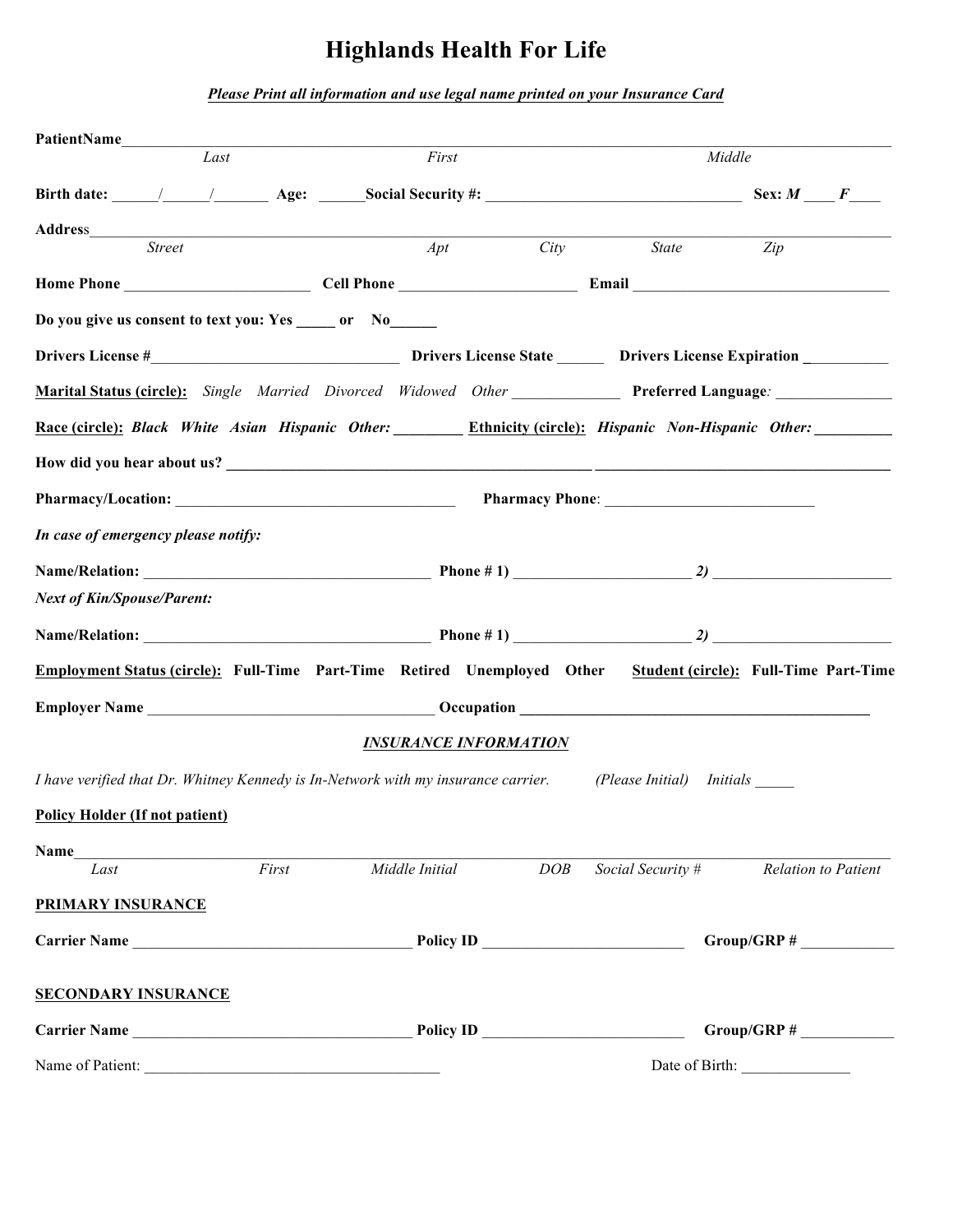### Highlands Health for Life Notice of Patient Privacy Practices (Condensed Version)

**Your Rights-** You have the right to:

- Get an electronic or paper copy of your health and claim records, we may charge a cost-based fee for paper copies
- Ask us to correct health and claim records, we may say "no" to your request if it is unreasonable or not accurate based on our determination
- Request confidential communications- direct specific ways that we are to contact you within reason
- Ask us to limit what we use and share- you may ask us to NOT use or share certain health information for treatment, payment or our operations. If you pay for a service or health care item out-of-pocket in full, you can ask us not to share that information for the purpose of payment or our operations with your health insurer- we are not require to say "yes" to this request if it would affect your care
- Get a list of whom we've shared information
- Get a copy of this privacy notice
- Choose someone to act for you such as a medical power of attorney or legal guardian
- File a complaint if you feel that your rights are violated.
- **Your Choices-** For certain health information you can tell us your choices about what we share.
	- Share information with your family, close friends or others involved in payment for your care
		- Share information in a disaster relief situation
	- If you are unable to tell us your preference, for example if you are unconscious, we may go ahead and share your information if we believe it is in your best interest. We may also share your information when needed to lessen a serious or imminent threat to your health.

**Our uses and Disclosures-** We typically use or share your information in the following ways:

- Treatment- share with other professionals who are treating you
- Run our organization- We can use and disclose your information to run our organization and contact you when necessary (ie. to help develop better services for you).
- Bill for your services- We can use and share your health information to bill and get payment from health plan plans or other entities
- Help with public health and safety issues- preventing disease, product recalls, reporting adverse reactions to medicines, reporting suspected abuse, neglect or domestic violence
- Preventing or reducing a serious threat to anyone's health or safety
- Do research
- Comply with the law- we can share your health information if state or federal law requires it
- Respond to organ and tissue donation requests- we may share your information with organ procurement organizations
- Work with a medical examiner or funeral director
- Address workers' compensation, law enforcement and other government requests
- Respond to law suits and legal actions- in response to a court or administrative order or in response to a subpoena

#### **Our responsibilities-**

- We are required by law to maintain privacy and security of your protected health information
- We will let you know promptly if a breach occurs that may have compromised the privacy or security of your information
- We must follow the duties and privacy practices described in this notice and give you a copy of it
- We will not use or share your information other than is described here unless you give us a signed medical information release form. You may change you mind at any time

#### For more information please see: **www.hhs.gov/ocr/privacy/hipaa/understanding/consumers/noticepp.html**

Highlands Health for Life endorses, supports, and participates in electronic Health Information Exchange (HIE) as a means to improve the quality of your health and healthcare experience. HIE provides us with a way to securely and efficiently share patients' clinical information electronically with other physicians and health care providers that participate in the HIE network. Using HIE helps your health care providers to more effectively share information and provide you with better care. The HIE also enables emergency medical personnel and other providers who are treating you to have immediate access to your medical data that may be critical for your care. Making your health information available to your health care providers through the HIE can also help reduce your costs by eliminating unnecessary duplication of tests and procedures. However, you may choose to opt-out of participation in the <CORHIO> HIE, or cancel an opt-out choice, at any time.

**Changes to the terms of this Notice:** We can change the terms of this notice, and the changes will apply to all information we have about you. The new notice will be available upon request, in our office and on our website. **Effective date:** March 6, 2017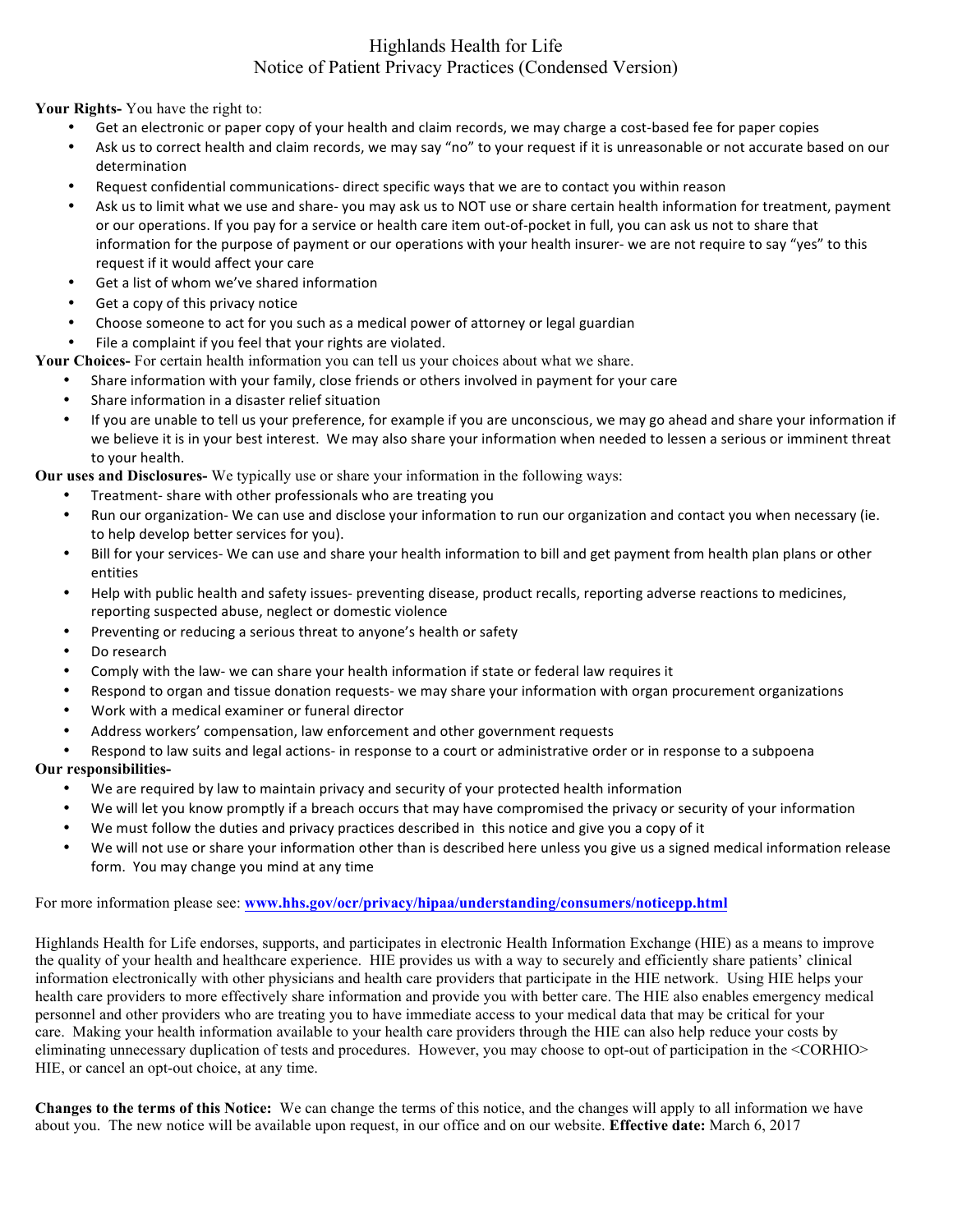#### **AUTHORIZATION FOR TREATMENT - ACKNOWLEDGEMENT OF NOTICE OF PRIVACY PRACTICES**

I, the undersigned, here by consent to and authorize all diagnostic and therapeutic treatment performed at Highlands Health for Life considered necessary or advisable by the attending physicians.

I acknowledge the receipt of Highlands Health for Life Notice of Privacy Practices, which describes how my health information can be used or disclosed and to whom.

I hereby acknowledge that I have read Highlands Health For Life's Notice of Privacy Practices. I have read the above statement and by signing this for I understand and agree to what it states**.** 

**Patient Signature/ Guardian Signature Date**

#### **CONFIDENTIAL COMMUNICATION AND PHONE MESSAGE CONSENT**

In an effort to protect your privacy, we have developed a policy on leaving medical care messages:

- **We will NOT leave messages with anyone except the patient or legal guardian.**
- **We will NOT leave any information on an answering machine/voicemail.**

#### *UNLESS…WE HAVE YOUR WRITTEN PERMISSION TO DO SO.*

#### **Please read below and consider carefully whom you want to have access to your medical information.**

I \_\_\_\_\_\_\_\_\_\_\_\_\_\_\_\_\_\_\_\_\_\_\_\_\_\_\_\_\_, give Highlands Health for Life my permission to speak with and/or leave phone messages regarding my medical care and/or billing with the person(s) listed below. I fully understand that this consent will remain valid until revoked in writing.

| My Cell/Home Phone voicemail:   | #    | Initials |
|---------------------------------|------|----------|
| My Office/Work Phone voicemail: | #    | Initials |
| Spouse:<br><b>Name</b>          | $\#$ | Initials |
| Other:<br><b>Name/Relation</b>  | $\#$ | Initials |
| Other:<br><b>Name/Relation</b>  | $\#$ | Initials |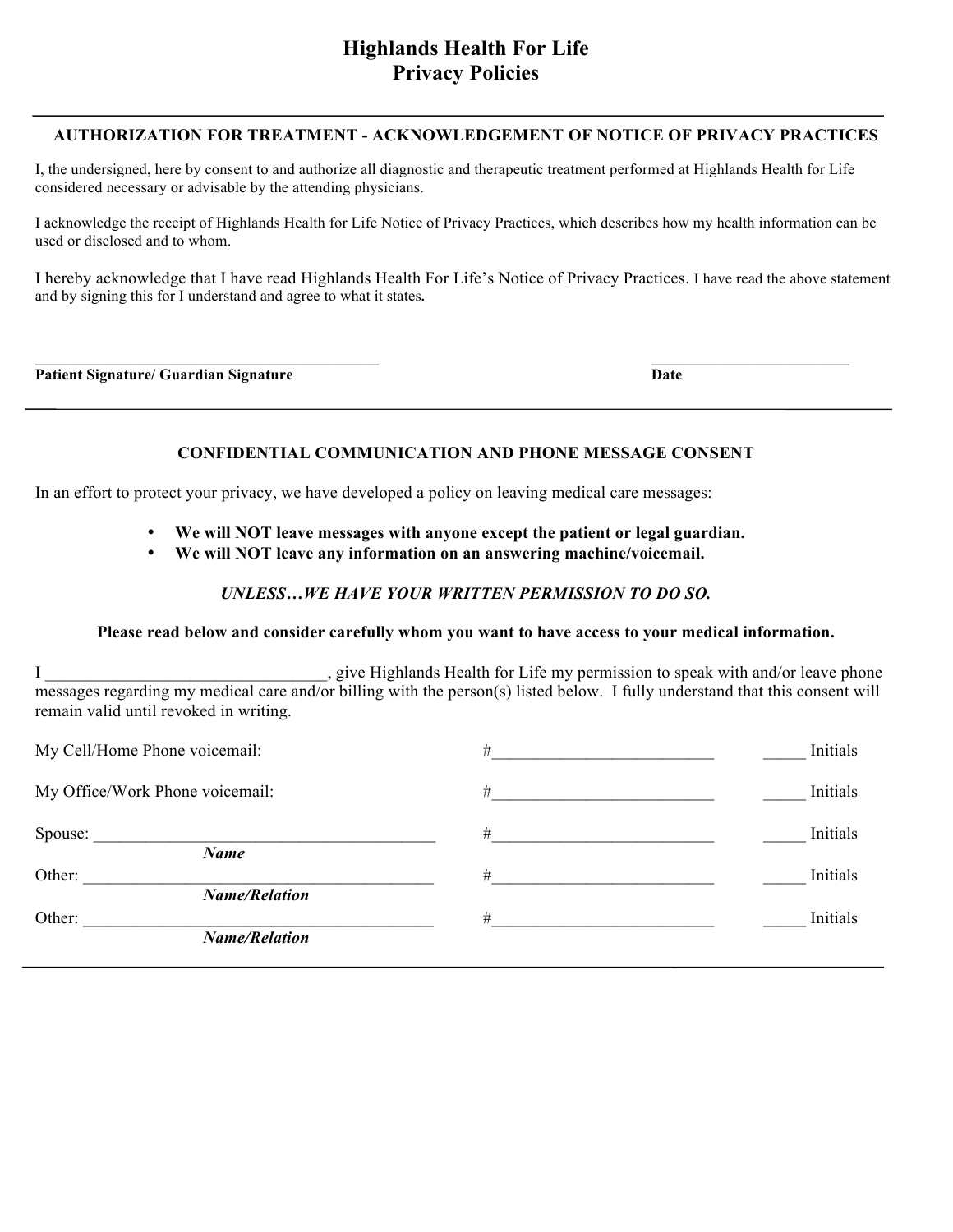## **CONSENTS**

#### **PHARMACY MEDICATION HISTORY CONSENT**

I give Highlands Health for Life permission to access my medication history electronically from the pharmacy. I do not give Highlands Health for Life permission to access my medication history electronically from the pharmacy.

 $\mathcal{L}_\text{max} = \frac{1}{2} \sum_{i=1}^n \mathcal{L}_\text{max} = \frac{1}{2} \sum_{i=1}^n \mathcal{L}_\text{max} = \frac{1}{2} \sum_{i=1}^n \mathcal{L}_\text{max} = \frac{1}{2} \sum_{i=1}^n \mathcal{L}_\text{max} = \frac{1}{2} \sum_{i=1}^n \mathcal{L}_\text{max} = \frac{1}{2} \sum_{i=1}^n \mathcal{L}_\text{max} = \frac{1}{2} \sum_{i=1}^n \mathcal{L}_\text{max} = \frac{1}{2} \sum_{i=$ 

 **Patient Signature/Legal Guardian Patient Print/Legal Guardian/Relation to Patient Date**

### **COLORADO HEALTH INFORMATION EXCHANGE (HIE) CONSENT**

Highlands Health for Life endorses, supports, and participates in electronic Health Information Exchange (HIE) as a means to improve the quality of your health and healthcare experience. HIE provides us with a way to securely and efficiently share patients' clinical information electronically with other physicians and health care providers that participate in the HIE network. Using HIE helps your health care providers to more effectively share information and provide you with better care. The HIE also enables emergency medical personnel and other providers who are treating you to have immediate access to your medical data that may be critical for your care. Making your health information available to your health care providers through the HIE can also help reduce your costs by eliminating unnecessary duplication of tests and procedures. However, you may choose to opt-out of participation in the CORHIO (Colorado Regional Health Information Organization) HIE, or cancel an opt-out choice, at any time.

**Colorado is an automatic opt-in state, meaning your providers will be given access to CORHIO HIE, if they participate in the network unless you sign an OPT-OUT form and submit it to CORHIO.**

**If you choose to opt-out please contact our front desk at 303-381-3700 and they will provide you with the appropriate opt-out form to complete**

**Please sign below if you understand the above information:**

 **\_\_\_\_\_\_\_\_\_\_\_\_\_\_\_\_\_\_\_\_\_\_\_\_\_\_\_\_\_\_\_ \_\_\_\_\_\_\_\_\_\_\_\_\_\_\_\_\_\_\_\_\_\_\_\_\_\_\_\_\_\_\_\_\_\_\_\_\_\_\_\_\_ \_\_\_\_\_\_\_\_\_\_\_**

 **Patient Signature/Legal Guardian Patient Print/Legal Guardian/Relation to Patient Date**

### **COLORADO IMMUNIZATION INFORMATION SERVICE (CIIS)**

You or your child's shot information is being entered into the Colorado Immunization System (CIIS), a confidential, secure, statewide immunization registry. This is used to help improve communication between providers and give a more accurate history of your immunizations. Colorado is an automatic OPT-IN state, meaning that unless you choose to OPT-OUT of this service, you will automatically be enrolled. To OPT-OUT of this service please contact our front desk at 303-381-3700 and fill out the OPT-OUT form and submit it to the CIIS

 **\_\_\_\_\_\_\_\_\_\_\_\_\_\_\_\_\_\_\_\_\_\_\_\_\_\_\_\_\_\_\_ \_\_\_\_\_\_\_\_\_\_\_\_\_\_\_\_\_\_\_\_\_\_\_\_\_\_\_\_\_\_\_\_\_\_\_\_\_\_\_\_\_ \_\_\_\_\_\_\_\_\_\_\_**

### **Please sign below if you understand the above information:**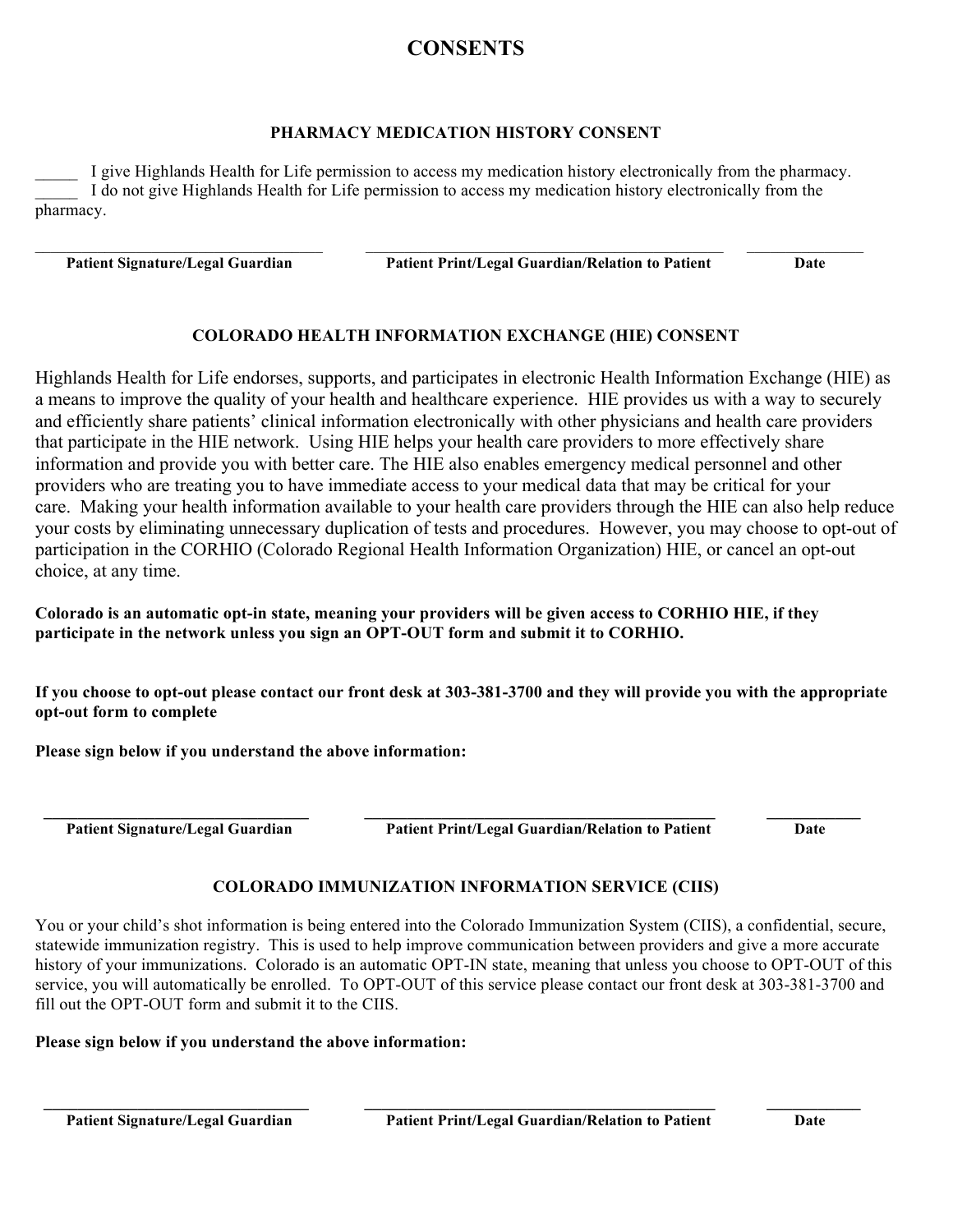## **Highlands Health for Life**

## **PATIENT FINANCIAL POLICIES**

Thank you for choosing Highlands Health for Life as your physician office. The following is a statement of your Financial Policy, which we require you to sign prior to any treatment. All patients must complete this form prior to seeing the Provider.

We are committed to providing excellent medical care at a fair and reasonable price. Our Staff will be happy to discuss any fees or financial issues in advance or at the time of your visit. We will make every effort to work with you to file insurance claims and timely resolve any outstanding balance. *Please initial each of the policies, as you read through this document.* 

#### *Initials*

*Insurance:* Insurance coverage is a contract between you and your insurance company. Each insurance policy is individual and it is the patient's responsibility to fully understand their benefits, eligibility dates, and what is covered or not covered by your insurance. Patients are responsible for knowing what their copayments, co-insurance and deductibles are. I hereby authorize Highlands Health for Life to file with my insurance carrier and I assign payment of medical benefits to Highlands Health for Life.

*Demographic Information & Insurance Cards:* It is extremely important that we have updated demographic data so that we will be able to contact you in the future. We also must have a current copy of your insurance card and a photo ID on file at all times. If your insurance changes, it is your responsibility to let us know as soon as possible and to inform us of the effective dates for your new policy. If prior encounters need to be refilled to a different Insurance, you must notify us immediately due to timely filing requirements by your insurance. If we do not have your updated insurance information, then your claims may be denied for untimely filing by your insurance and those claims would become your financial responsibility.

*Network Providers*: It is your responsibility to know if your physician is considered "In-network" by your insurance. Please call your insurance to verify if there is a question regarding network eligibility.

*\_\_\_\_\_\_ Co-pays, Co-Insurances & Deductibles:* I understand that any co-payments, deductibles and co-insurances are due at the time of service. I understand that I am responsible for any balance not covered by my insurance. We are required by all insurance carriers to collect all co-pays, co-insurances, and deductibles.

*Non-covered Services:* It is possible that your Insurance may not cover certain procedures, treatments or labs for certain diagnoses. Please be aware that you will be responsible for any non-covered services.

*Returned Checks*: I understand that I will be charged an additional fee of \$25 for any returned check.

*\_\_\_\_\_\_ Cancellation of Appointments:* We understand that unplanned things happen and extenuating circumstances occur, as a courtesy to other patients and the providers; we would appreciate a call at least 24 hours in advance to cancel an appointment. This will allow us to use the time for others who need to be seen. All no show late/cancellations will be charged a \$50 fee. Insurance companies will not pay this fee. You will be responsible to pay this prior to scheduling your next appointment. We allow 2 no shows /late cancellations in the preceding 12 months; on a 3rd no show or late cancellation within a year, we may decide to terminate the doctor-patient relationship.

*Payment: We accept Cash, Check, MasterCard, Visa, American Express, Discover and Debit Cards for payment. Payments* can be made in the office, mailed in, through the patient portal, as well as over the phone. You may be contacted by our office at any of your contact numbers listed to attempt to resolve any outstanding balances. In the event that the account is not resolved, I understand that my account may be turned over to a collection agency and I may be terminated as a patient of Highlands Health for Life.

*Outside Lab Services:* As a courtesy to our patients, we draw labs here on site, and we utilize outside lab companies. Charges for these services are not controlled by Highlands Health for Life. Patients are responsible for knowing whether their insurance plan covers laboratory services and for making arrangements for payments with the servicing lab.

*Medicare Assignments of Benefits/Authorization:* I request that payment of authorized Medicare and/or any other government sponsored insurances of which I may be covered, be made on my behalf to Highlands Health for Life. I also assign any Medigap benefits to be paid directly to my provider. I permit a copy of this authorization to be used in the place of the original.

I authorize the release of any medical or other information necessary to process claims on my behalf. I agree to be fully responsible for all lawful debts incurred by myself for services.